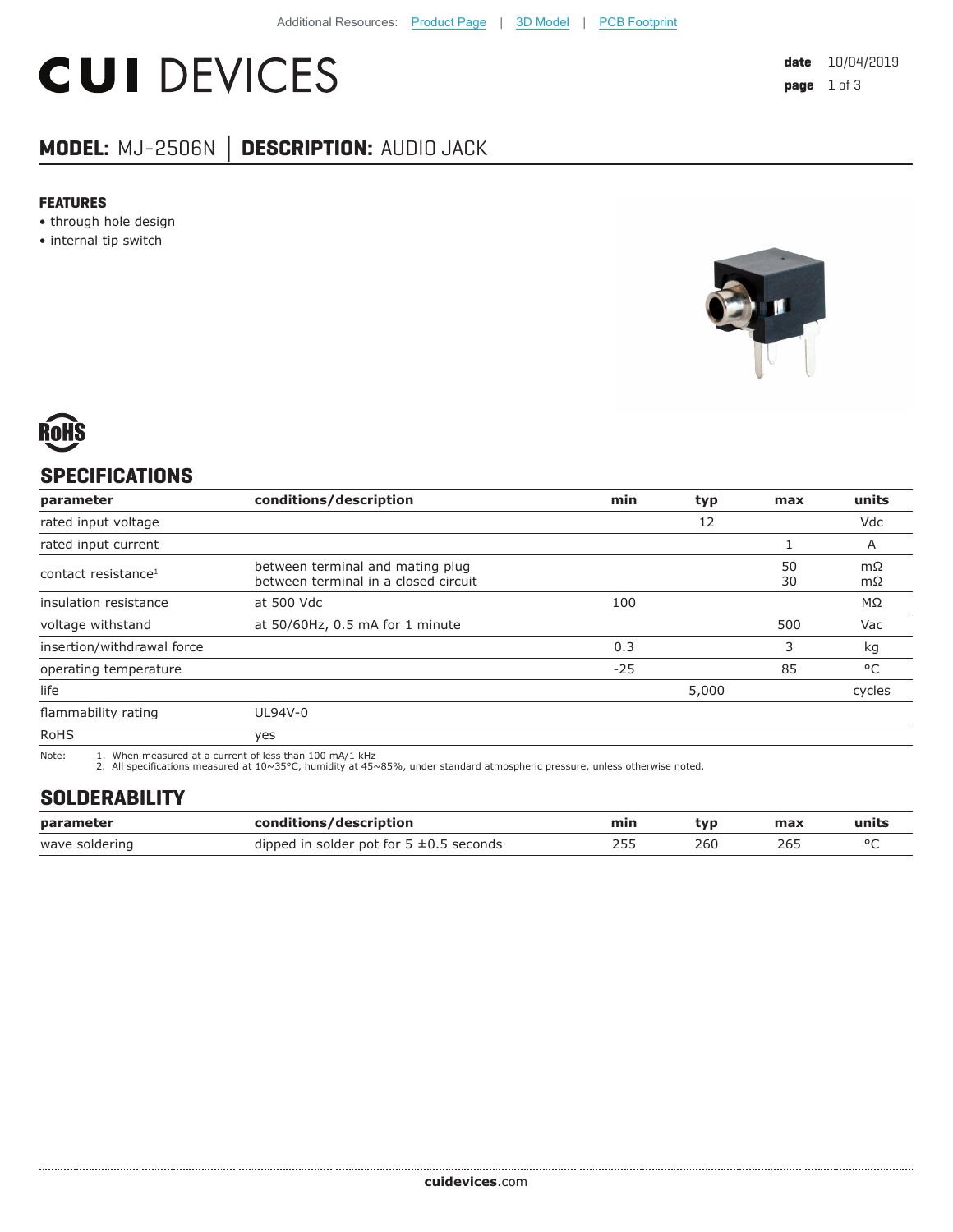### **MECHANICAL DRAWING**

units: mm tolerance:  $X.X \pm 0.2$  mm  $X.XX \pm 0.1$  mm X.XXX ±0.05 mm PCB: ±0.05 mm









|            | MATERIAL     | <b>PLATING</b> |
|------------|--------------|----------------|
| terminal 1 | brass        | tin            |
| terminal 2 | copper alloy | tin            |
| terminal 3 | brass        | tin            |
| bushing    | brass        | nickel         |
| plastic    | PRT          |                |
|            |              |                |





Ø2.5 MATING PLUG

| Model No. | MJ-2506N        |
|-----------|-----------------|
| Schematic | 03<br>$\circ$ 2 |
| PIN       |                 |
| 1         | sleeve          |
| 2         | tip             |
| 3         | tip switch      |